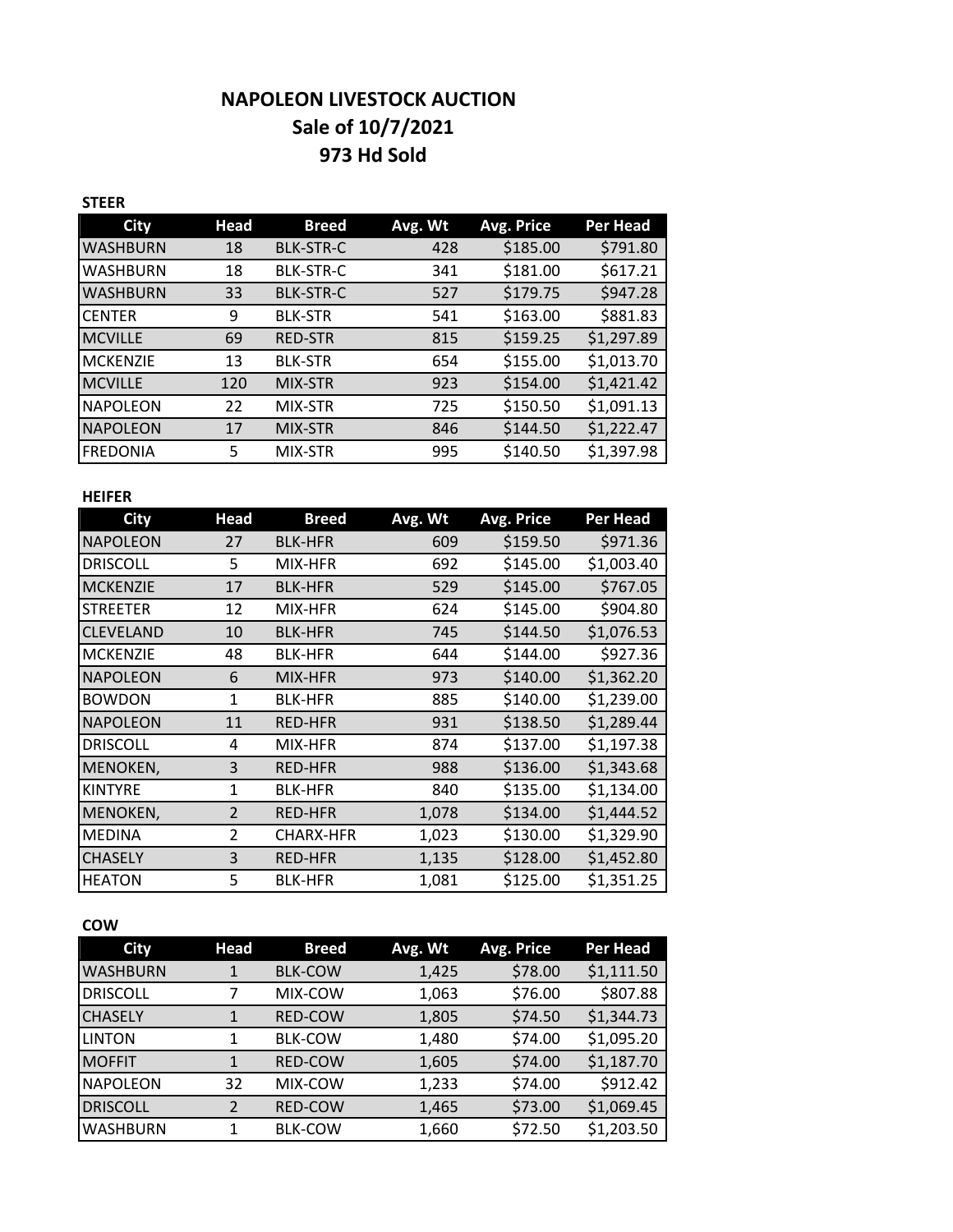| <b>CARRINGTON</b>  | $\mathbf{1}$   | <b>BLK-COW</b> | 1,035 | \$72.00 | \$745.20   |
|--------------------|----------------|----------------|-------|---------|------------|
| <b>TAPPEN</b>      | $\overline{2}$ | RED-COW        | 1,095 | \$70.00 | \$766.50   |
| <b>LINTON</b>      | $\mathbf{1}$   | RED-COW        | 1,460 | \$69.50 | \$1,014.70 |
| MENOKEN,           | 5              | RED-COW        | 1,169 | \$69.00 | \$806.61   |
| <b>MENOKEN</b>     | $\mathbf{1}$   | RED-COW        | 1,350 | \$67.50 | \$911.25   |
| <b>HAZELTON</b>    | $\mathbf{1}$   | <b>BLK-COW</b> | 1,370 | \$67.50 | \$924.75   |
| <b>NAPOLEON</b>    | $\mathbf{1}$   | <b>BLK-COW</b> | 1,620 | \$64.50 | \$1,044.90 |
| <b>KINTYRE</b>     | $\mathbf{1}$   | <b>BLK-COW</b> | 1,565 | \$64.00 | \$1,001.60 |
| <b>WASHBURN</b>    | $\mathbf{1}$   | <b>BLK-COW</b> | 1,405 | \$63.50 | \$892.18   |
| <b>DRISCOLL</b>    | $\mathbf{1}$   | RED-COW        | 965   | \$62.50 | \$603.13   |
| <b>VALLEY CITY</b> | $\mathbf{1}$   | <b>BLK-COW</b> | 1,400 | \$61.50 | \$861.00   |
| WASHBURN           | $\mathbf{1}$   | <b>BLK-COW</b> | 1,620 | \$60.00 | \$972.00   |
| <b>MEDINA</b>      | $\overline{2}$ | GELB.X-COW     | 1,410 | \$58.75 | \$828.38   |
| <b>MEDINA</b>      | 3              | GELB.X-COW     | 1,380 | \$58.50 | \$807.30   |
| <b>DRISCOLL</b>    | 10             | MIX-COW        | 1,218 | \$57.25 | \$697.31   |
| <b>WING</b>        | 6              | <b>BLK-COW</b> | 1,458 | \$56.50 | \$823.77   |
| <b>MOFFIT</b>      | $\mathbf{1}$   | <b>BLK-COW</b> | 1,330 | \$56.50 | \$751.45   |
| <b>MENOKEN</b>     | $\mathbf{1}$   | RED-COW        | 1,510 | \$56.00 | \$845.60   |
| <b>NAPOLEON</b>    | $\overline{2}$ | HOLST-COW      | 1,220 | \$56.00 | \$683.20   |
| MENOKEN,           | 4              | RED-COW        | 1,468 | \$56.00 | \$822.08   |
| <b>WOODWORTH</b>   | $\mathbf{1}$   | <b>BLK-COW</b> | 1,385 | \$55.00 | \$761.75   |
| <b>MOFFIT</b>      | $\overline{2}$ | RED-COW        | 1,455 | \$54.00 | \$785.70   |
| MENOKEN,           | 15             | RED-COW        | 1,335 | \$54.00 | \$720.90   |
| CARRINGTON         | 1              | RED-COW        | 1,310 | \$53.50 | \$700.85   |
| <b>KINTYRE</b>     | $\mathbf{1}$   | <b>BLK-COW</b> | 1,280 | \$53.50 | \$684.80   |
| <b>LINTON</b>      | 2              | RED-COW        | 1,415 | \$53.25 | \$753.49   |
| <b>KINTYRE</b>     | $\mathbf{1}$   | <b>BLK-COW</b> | 1,525 | \$53.00 | \$808.25   |
| <b>WING</b>        | $\mathbf{1}$   | <b>BLK-COW</b> | 1,140 | \$52.50 | \$598.50   |
| <b>WING</b>        | 7              | <b>BLK-COW</b> | 1,363 | \$52.00 | \$708.76   |
| <b>LINTON</b>      | $\mathbf{1}$   | <b>BLK-COW</b> | 1,325 | \$52.00 | \$689.00   |
| <b>LINTON</b>      | $\overline{c}$ | RED-COW        | 1,475 | \$51.50 | \$759.63   |
| <b>DRISCOLL</b>    | 1              | <b>BLK-COW</b> | 1,180 | \$51.00 | \$601.80   |
| <b>WING</b>        | $\mathbf{1}$   | <b>BLK-COW</b> | 1,380 | \$50.50 | \$696.90   |
| <b>LINTON</b>      | $\mathbf{1}$   | <b>BLK-COW</b> | 1,335 | \$50.00 | \$667.50   |
| MENOKEN,           | 11             | RED-COW        | 1,150 | \$49.50 | \$569.25   |
| MENOKEN,           | 3              | RED-COW        | 1,168 | \$49.00 | \$572.32   |
| <b>WING</b>        | $\mathbf{1}$   | <b>BWF-COW</b> | 1,385 | \$48.00 | \$664.80   |
| <b>DRISCOLL</b>    | 3              | <b>BLK-COW</b> | 1,095 | \$47.50 | \$520.13   |

# **BULL**

| <b>City</b>      | Head | <b>Breed</b>    | Avg. Wt | Avg. Price | Per Head   |
|------------------|------|-----------------|---------|------------|------------|
| <b>KINTYRE</b>   |      | <b>BLK-BULL</b> | 1,945   | \$93.50    | \$1,818.58 |
| <b>BOWDON</b>    |      | <b>BLK-BULL</b> | 2,200   | \$92.50    | \$2,035.00 |
| <b>NAPOLEON</b>  | 1    | <b>RED-BULL</b> | 2,175   | \$90.75    | \$1,973.81 |
| <b>KINTYRE</b>   |      | <b>BLK-BULL</b> | 2,125   | \$88.00    | \$1,870.00 |
| <b>LINTON</b>    |      | <b>BLK-BULL</b> | 2,025   | \$87.50    | \$1,771.88 |
| <b>WOODWORTH</b> |      | <b>BLK-BULL</b> | 1,915   | \$85.50    | \$1,637.33 |